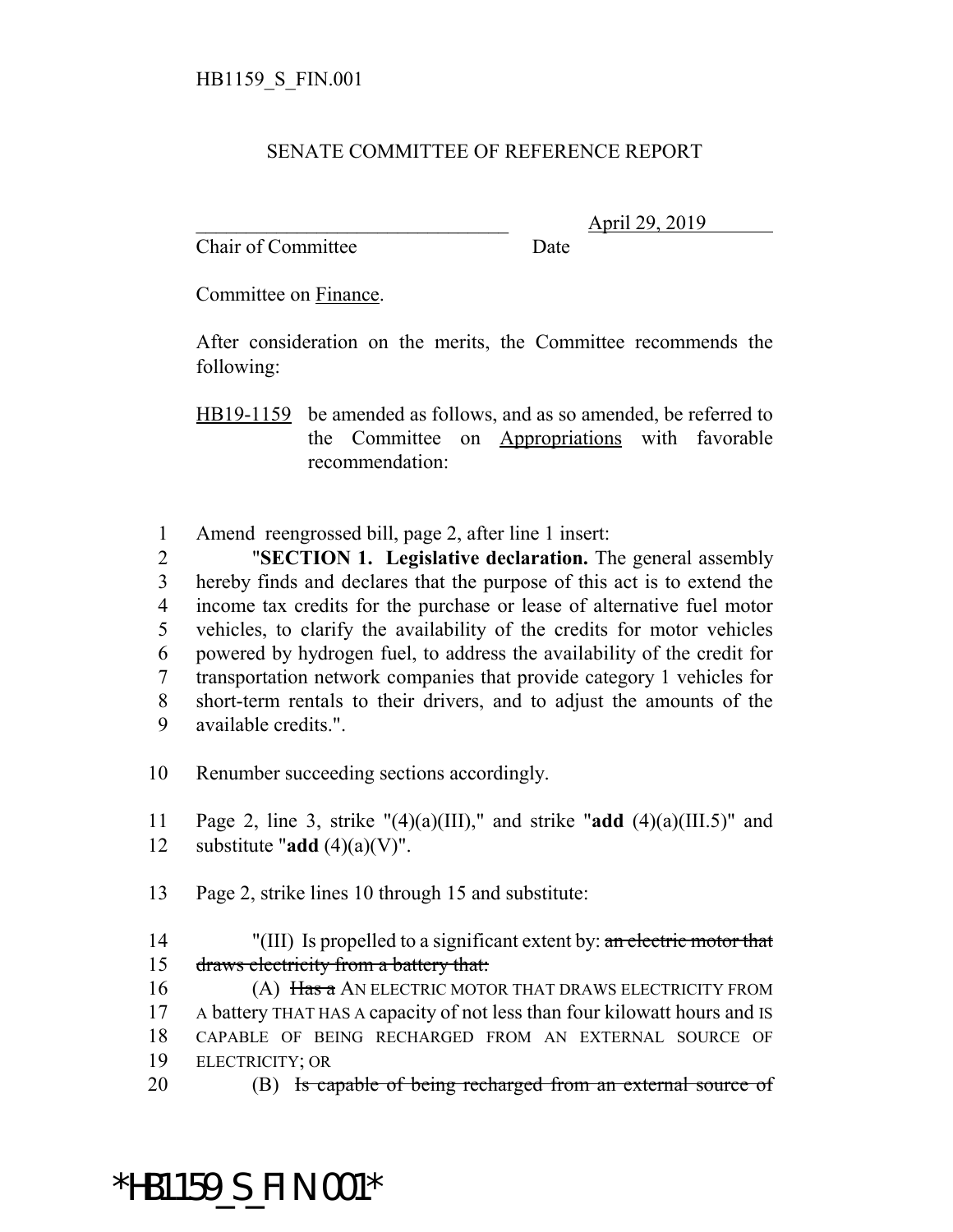1 electricity POWER DERIVED FROM ONE OR MORE CELLS WHICH CONVERT 2 CHEMICAL ENERGY DIRECTLY INTO ELECTRICITY BY COMBINING OXYGEN WITH HYDROGEN FUEL WHICH IS STORED ON BOARD THE VEHICLE IN ANY FORM AND MAY OR MAY NOT REQUIRE REFORMATION PRIOR TO USE.".

Page 2, strike lines 24 through 26 and substitute:

 "(a) **Category 1.** (IV) With respect to the tax years commencing 7 on or after January 1, 2021, but prior to  $\frac{1}{20222}$  JANUARY 1, 2023, two thousand five hundred dollars for a purchase or one thousand five hundred dollars for a lease.

 (V) WITH RESPECT TO THE TAX YEARS COMMENCING ON OR AFTER JANUARY 1, 2023, BUT PRIOR TO JANUARY 1, 2026, TWO THOUSAND DOLLARS FOR A PURCHASE OR ONE THOUSAND FIVE HUNDRED DOLLARS FOR A LEASE.".

Page 3, strike lines 1 through 17 and substitute:

 "(9.5) WITH RESPECT TO THE TAX YEARS COMMENCING ON OR AFTER JANUARY 1, 2019, A TRANSPORTATION NETWORK COMPANY, AS DEFINED IN SECTION 40-10.1-602 (3), OR A THIRD-PARTY VEHICLE SUPPLIER THAT CONTRACTS WITH A TRANSPORTATION NETWORK COMPANY TO PROVIDE CATEGORY 1 MOTOR VEHICLES FOR SHORT-TERM RENTAL TO TRANSPORTATION NETWORK COMPANY DRIVERS, AS DEFINED IN SECTION 40-10.1-602(4), THAT ENTERS INTO LONG-TERM LEASES WITH A DURATION OF NOT LESS THAN TWO YEARS FOR CATEGORY 1 MOTOR VEHICLES SHALL 23 BE TREATED AS HAVING PURCHASED EACH CATEGORY 1 MOTOR VEHICLE FOR PURPOSES OF THE CREDIT CALCULATION SPECIFIED IN SUBSECTION (4)(a) OF THIS SECTION IF THE VEHICLES ARE OFFERED TO TRANSPORTATION NETWORK COMPANY DRIVERS, AS DEFINED IN SECTION 40-10.1-602 (4), FOR SHORT-TERM RENTAL PERIODS OF NOT MORE THAN SIXTY DAYS.".

Page 3, line 20, after "**amend**" insert "(1)(h), (1)(i), (1)(r)(III),".

Page 3, strike line 23 and substitute:

 "**repeal.** (1) As used in this section, unless the context otherwise requires:

(h) "Category 4 B" means original equipment manufacturer trucks

34 that are equipped to operate on liquified natural gas. or on hydrogen. For

#### **\*HB1159\_S\_FIN.001\*** -2-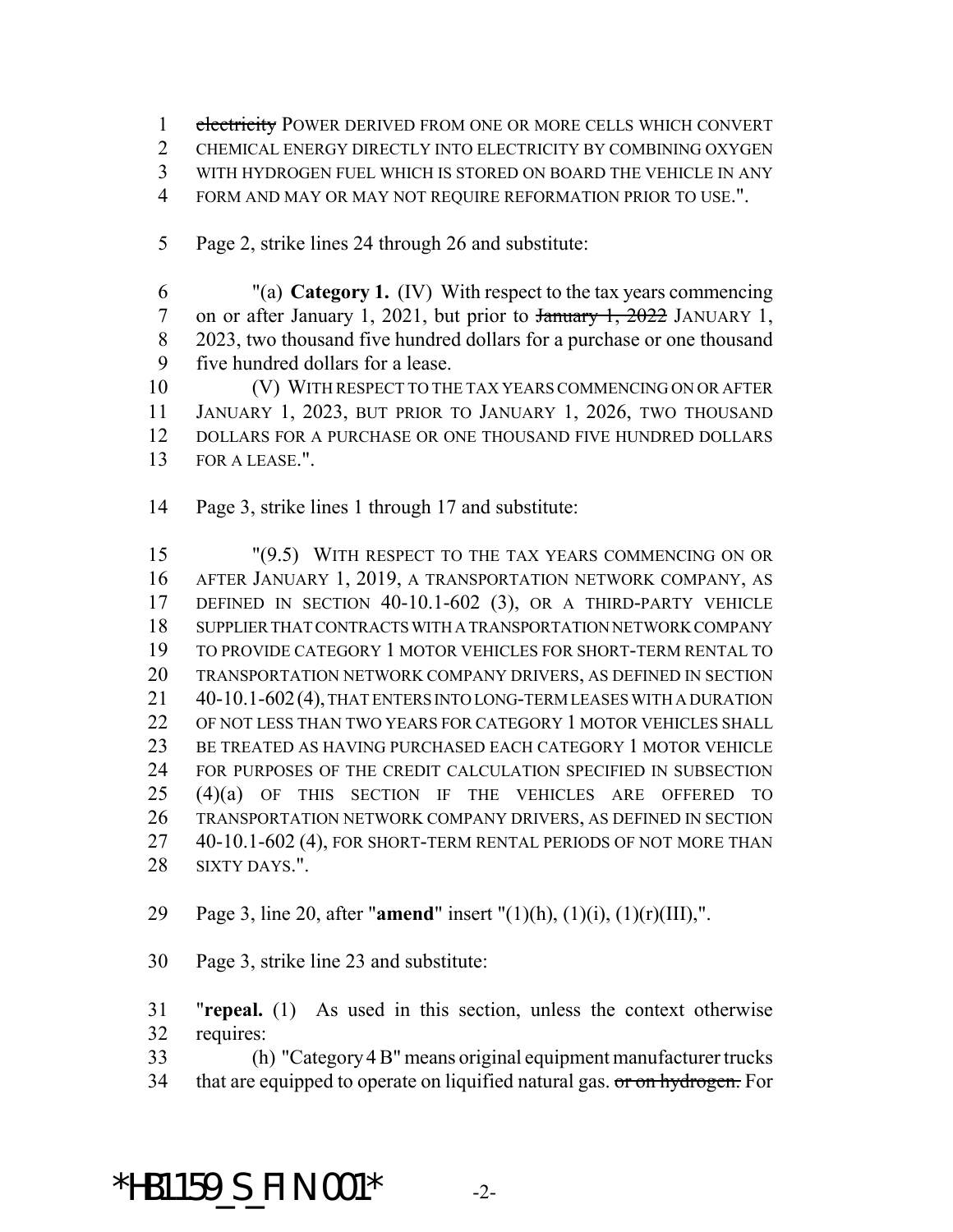1 purposes of this paragraph  $(h)$  SUBSECTION  $(1)(h)$ , "operate on liquified 2 natural gas" or on hydrogen" means a truck that operates exclusively on 3 liquified natural gas, or on hydrogen, or a bi-fuel truck with a multi-fuel engine capable of running on either liquified natural gas or traditional 5 fuel, or on either hydrogen or traditional fuel, or a dual-fuel truck with a multi-fuel engine capable of running on both liquified natural gas and 7 traditional fuel. or on both hydrogen and traditional fuel.

 (i) "Category 4 C" means liquefied natural gas or hydrogen conversions certified by the United States environmental protection 10 agency. For purposes of this  $\frac{\text{parameter of}}{\text{target}}$  SUBSECTION (1)(i), "liquefied 11 natural gas or hydrogen conversions" means a conversion to a truck that 12 operates exclusively on liquefied natural gas, or on hydrogen, or a bi-fuel truck with a multi-fuel engine capable of running on either liquefied 14 natural gas or traditional fuel, or on either hydrogen or traditional fuel, or a dual-fuel truck with a multi-fuel engine capable of running on both liquified natural gas and traditional fuel. or on both hydrogen and traditional fuel.

 (r) "Electric truck" or "plug-in hybrid electric truck" means a truck that:

20 (III) Is propelled to a significant extent by: an electric motor that 21 draws electricity from a battery that:

**(A) Has a AN ELECTRIC MOTOR THAT DRAWS ELECTRICITY FROM**  A battery THAT HAS A capacity of not less than four kilowatt hours and IS CAPABLE OF BEING RECHARGED FROM AN EXTERNAL SOURCE OF ELECTRICITY; OR

 (B) Is capable of being recharged from an external source of 27 electricity POWER DERIVED FROM ONE OR MORE CELLS WHICH CONVERT CHEMICAL ENERGY DIRECTLY INTO ELECTRICITY BY COMBINING OXYGEN WITH HYDROGEN FUEL WHICH IS STORED ON BOARD THE VEHICLE IN ANY FORM AND MAY OR MAY NOT REQUIRE REFORMATION PRIOR TO USE.

 (8.3) **Category 7 purchase.** (a) Except as provided in subsection".

Page 4, strike lines 4 through 17 and substitute:

### \*HB1159\_S\_FIN.001\* -3-